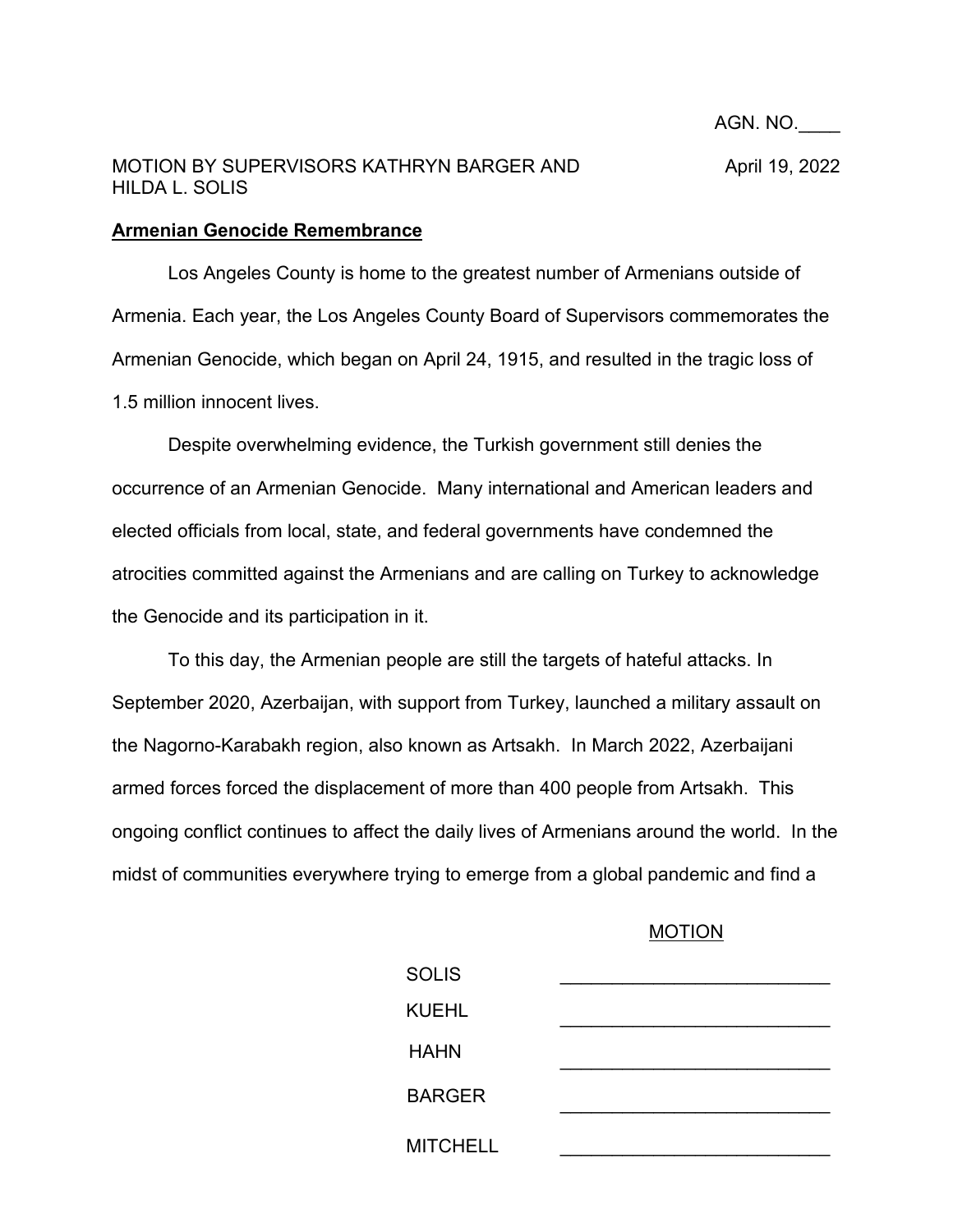sense of normalcy, Armenians are simultaneously forced to grapple with the ongoing trauma and terror of war.

This year also marks the 30<sup>th</sup> Anniversary of the Azerbaijan's attack on the village of Maragha. Located in Artsakh, the entire town of Maragha was tragically destroyed leaving both a physical and emotional reminder of conflict and distress that has lasted for decades. The attack resulted in 50 people dead and about 5,000 people displaced. For over 30 years, these unprovoked attacks have resulted in the deaths of many ethnic Armenian residents as well as the displacement of thousands of Artsakh residents. While Armenians have sought justice for their families and communities for more than a century, they also continue to live in the face of suffering today. In the midst of every act of hate, Armenians have proven they will not be silenced and will remain strong, resilient, and united.

Each year, the L.A. County Board of Supervisors proudly hosts community members, religious leaders, elected officials, and organizations at a Tuesday board meeting to solemnly honor the memory of those who lost their lives because of the Armenian Genocide. Due to the COVID-19 pandemic, board presentations have been canceled until further notice. However, the pandemic will not deter our Board from recognizing this heartbreaking and historical event.

A series of separate but related actions have been taken by this Board and prior Boards to raise awareness and bring healing to the Armenian people. In 2005, then-Supervisor Michael D. Antonovich introduced a motion, unanimously approved by the Board, to support House Resolution 316, which "sought to ensure that the foreign policy of the United States reflects appropriate understanding and sensitivity relating to human rights and ethnic cleansing associated with the Armenian Genocide." In 2015, the Board unanimously adopted a motion authored by Supervisors Michael Antonovich and